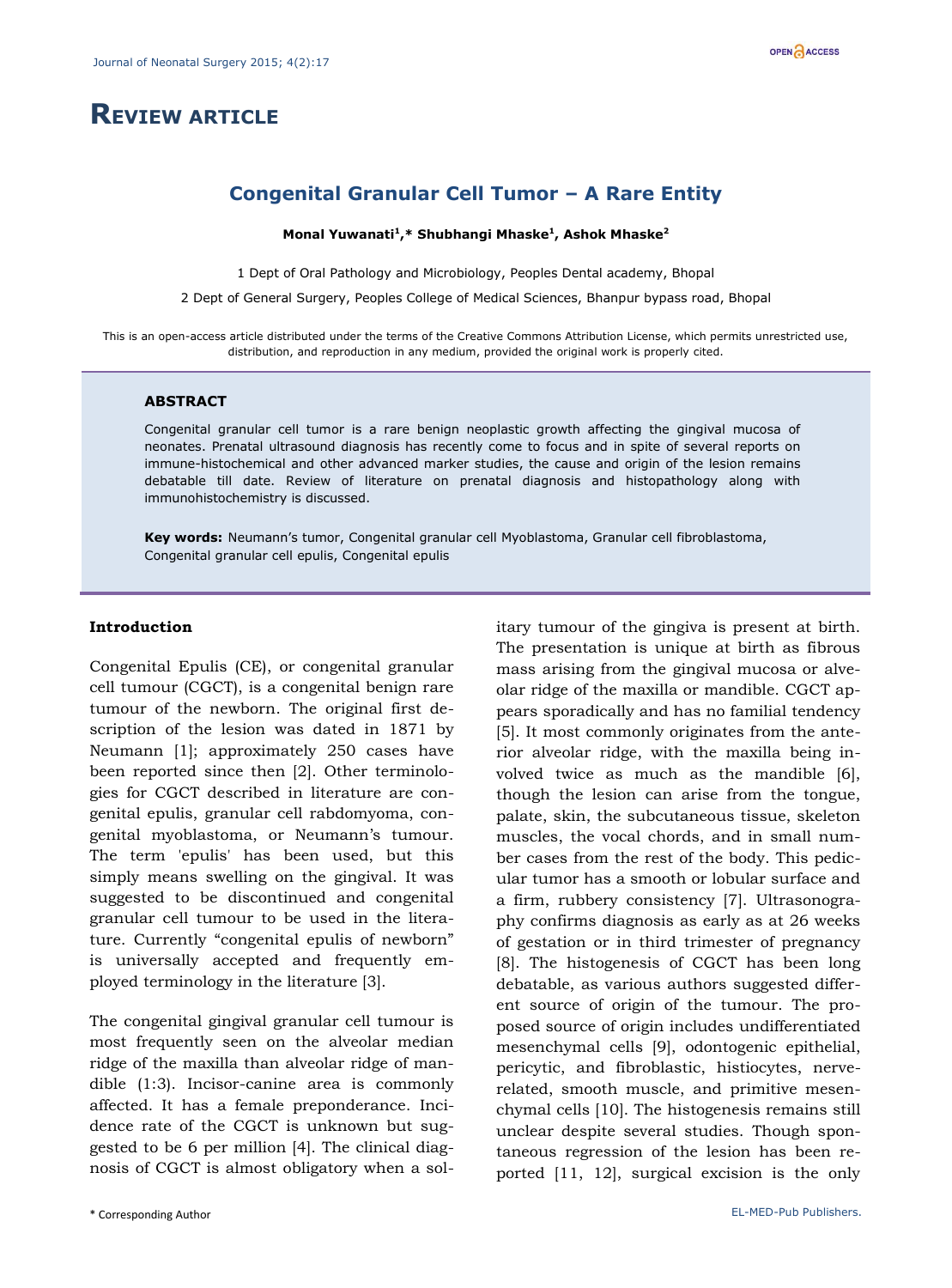valuable therapeutic option which can be beneficial to both mother and newborn. Recurrence or malignant transformation is not yet mentioned in available literature.

#### **Site**

Typically, a single tumour is present (90%), ranging in size from several millimetres to several centimetres [13]. Multiple lesions (10%) has been reported involving either or both jaws and have been described with associated abnormalities of the nasal bridges and septum [13-15]. Classically, it arises from the pre-incisor-canine area [11]. Literature survey has suggested that maxilla as most common site of involvement [Fig. 1].



\*Other site includes- Lip, tongue etc

Figure 1: Site distribution

#### **Prenatal Diagnosis**

Prenatal imaging of congenital lesions of oral cavity is possible by ultrasound (USG) or Magnetic resonance Imaging (MRI) and can be helpful in planning the delivery as well as postnatally in demonstrating the congenital lesion and treatment planning. With the help of Ultrasonography or MRI, tumor mass can be identified, mainly in last weeks of pregnancy [16]. Ultrasonography or even MRI can only show the presence of tumor mass suggestive of epulis, but the diagnosis could not be conclusive. However, few studies indicated in past has state successful prenatal diagnosis of congenital epulis using ultrasonography [5]. Postnatally, it may interfere with feeding [14], or respiration. Prenatal diagnosis of CGCT can aid in counselling the parents as to the nature and treatment of the abnormality, as well as the potential risk of airway obstruction and intraoperative complications. Prenatal ultrasound investigation is important, since large tumours may interfere with vaginal delivery and a caesarean may be required [5, 11, 13]. The discovery of a tumor mass on a foetus may help the intervention planning as well as to prepare the parents mentally for eventual measures that may occur in the newborn. Prenatal diagnosis of the lesion on ultrasonography was reported in the literature as early as 26 to 38 weeks [Table 1] which is mostly coincide with third trimester of the pregnancy. It's very striking that lesion is not detectable till that period, reason for this are unclear. Kusukawa et al. have demonstrated a positive correlation between tumor size and estimated fetal weight [17].

[Table 1: Click Here](http://jneonatalsurg.com/supp/jns-4-225-4.pdf)

[Table 2: Click Here](http://jneonatalsurg.com/supp/jns-4-225-5.pdf)

#### **Pathogenesis**

It has unique female preponderance [Table 1, 2 and Fig. 2]. Based on the theory supported by the experimental production of CGCT in a mouse following injection of endogenous hormone, this characteristic finding was suggested to be attributable to presence of endogenous hormones and sudden regression of mass after birth [14]. This was subsequently failed proved as there was no detectable presence of these endogenous hormone receptors with the lesion tissue. Trauma, due to finger sucking in utero, was suggested not considered significant [11, 12, 18]. Recently, it was suggested that it may be a local metabolic or reactive change [19].

It most commonly presents as an isolated finding with no known association with other congenital anomalies though reported to be associated with neurofibromatosis, polydactyly, binder syndrome, congenital goiter [20], and bilateral transverse facial cleft [21]. Rarely, shows association with absence of underlying tooth/germ. Majority prenatal associated com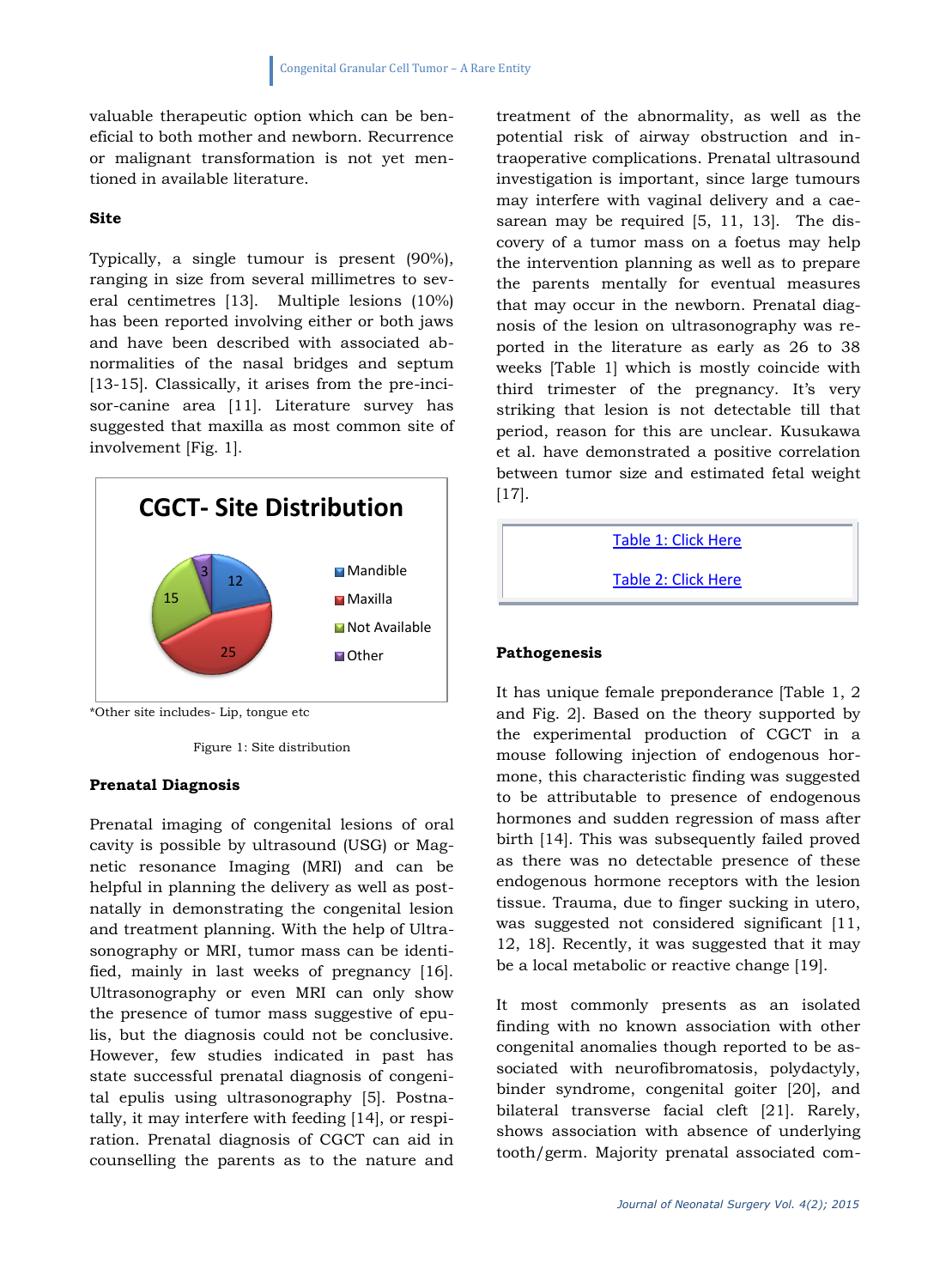plications reported are polyhydramnios, obstructed deglutition of amniotic fluid whereas postnatally causes midface hypoplasia, incisor hypoplasia, severe feeding and respiratory/aesthetic problems. As there is potential risk of neonatal respiratory distress, it was suggested that prenatal diagnosis becomes prerequisite for uneventful pregnancy. Ultrasonography is crucial in such cases.



Figure 2: Gender distribution

#### **Differential Diagnosis**

Diagnosis of congenital epulis can usually be made on characteristic clinical findings. Clinical differential diagnosis (D/D) is broad based and is depends upon site of involvement, size velocity of growth and possible accompanying lesion or other developmental anomalies like Epstein pearls, granular cell tumour, vascular malformations and neuroectodermal tumours of infancy.

Predominance of female patients, tumor location on maxillary anterior region, presence at birth and absence of growth potential and the possibility of spontaneous remission without any intervention could rule out majority of the D/D. Various lesions that can be considered prenatally are congenital malformations, dermoid cyst, haemangioma, lymphatic malformations, melanotic pigmentation neuroectodermal tumours of infancy, rhabdomyosarcoma, granular cell tumor, oral teratoma-epignathus as well as other possible diagnoses such as fibroma, lipoma, leiomyoma, rhabdomyoma, peripheral giant cell granuloma, pyogenic granuloma, neurofibroma, myxoma, hemangioma, lymphangioma, and alveolar lymphangioma [10]. The location and sonographic appearance aid in differentiating these masses. Teratomas often contain calcifications. Hemangiomas arise externally from subcutaneous tissues and may be solid or cystic in appearance. The accurate diagnosis has been further complicated by its similarity, histologically, with the Granular cell tumor/ myoblastoma (GCT), which occurs in adults at a number of intraoral sites, such as tongue. CGCT can be separated from Granular cell tumor (GCT) by location, patients age, absence of cytoplasmic hyaline granules, solid growth pattern, pericytic proliferation, attenuated overlying epithelium, negativity of lesion tissue to S- 100 [Table 2, 3 and Fig. 3].



NA= Not Available

Figure 3: Immunohistochemistry marker used in congenital Granular cell tumor cases

| Table 3: Difference between the Adult granular cell |
|-----------------------------------------------------|
| tumor and congenital Granular cell tumor [24]       |

| <b>Adult Granular Cell Tumor</b>                                       | Congenital<br><b>Epulis</b><br>(CGCT)             |
|------------------------------------------------------------------------|---------------------------------------------------|
| Occurs in adult bet 20-60 years                                        | Occurs in New born                                |
| Involves Multiple organs                                               | Only in Gum pads                                  |
| A malignant variant is reported                                        | Does not recur and no<br>malignant potential      |
| Histopathology<br>(HP)<br>pseudoepitheliomatous<br>hyperplasia present | Absent                                            |
| HP shows<br>conspicuous<br>more<br>nerve bundles.                      | Less<br>conspicuous<br>nerve bundles.             |
| HP shows less vascularity                                              | More vascularity in a<br>plexiform<br>arrangement |
| Immunohistochemistry<br>study<br>express S-100 protein markers         | Negative for<br>S-100<br>protein                  |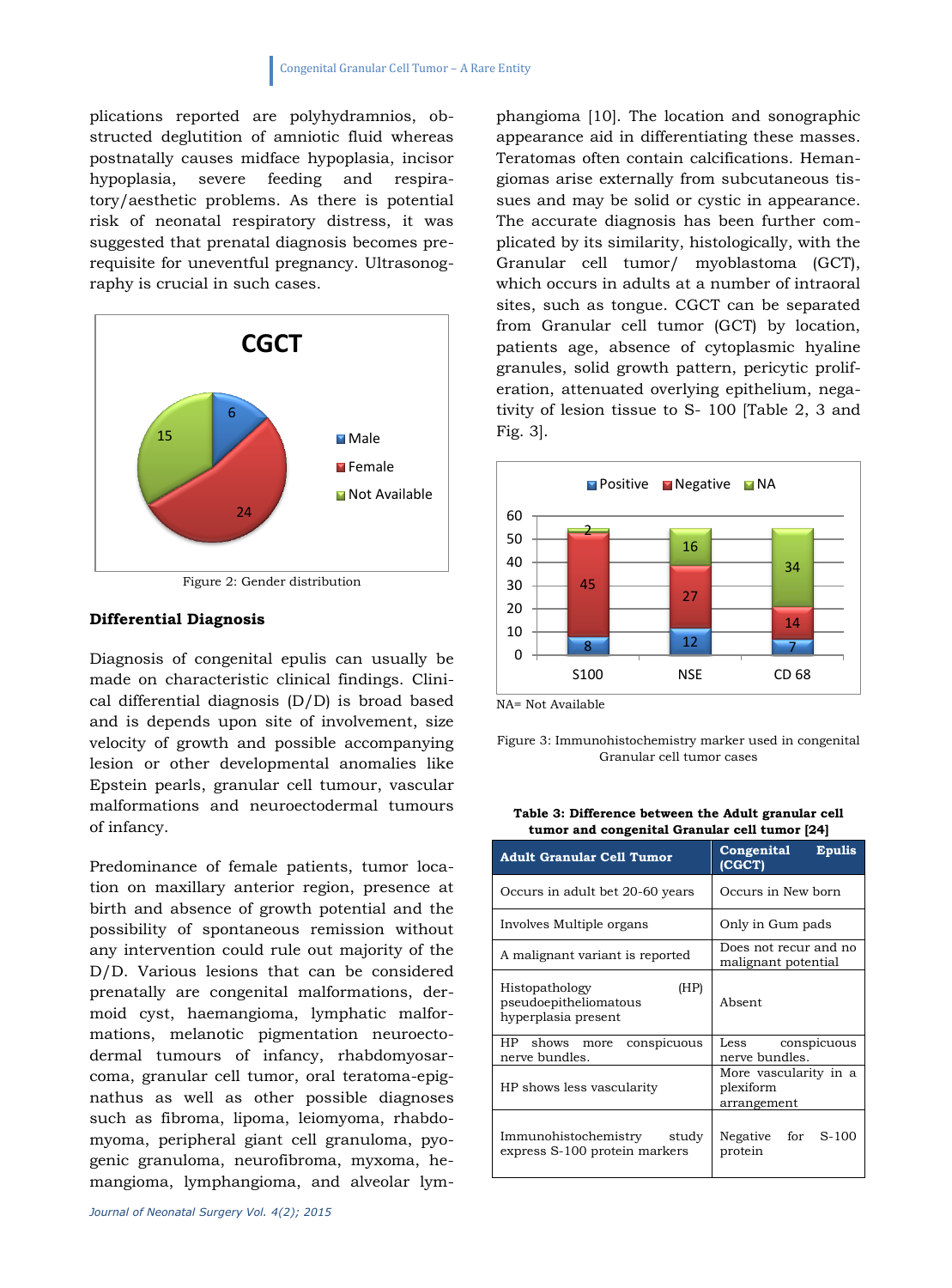### **Immunohistochemistry**

The immunohistochemistry of the tumor is diverse in newborns and adults. Congenital granular cell tumor/epulis is S-100 negative and does not show differentiation to specific cell type [4, 19]. Possible histological origins of the epulis may include epithelial and undifferentiated mesenchymal cells, pericytes, fibroblasts, smooth muscle, nerve-related cells, and myofibroblasts [22]. It has been suggested to be a nonneoplastic, degenerative, or reactive lesion [23].

#### **Histopathology**

Characteristic histological findings shown by these congenital epulides include large round cells with granular, eosinophilic cytoplasm and small eccentric nuclei and a delicate fibrovascular network separating the cells. Histopathologically, it known that congenital epulis consist of granular cell and is similar to the adult granular cell tumor, but there are some differences such as pseudo-epithelialomatous hyperplasia, lesser vascularity, more conspicuous nerve bundles than congenital epulis [Table-3] [24]. Pseudoepitheliomatous hyperplasia of the oral mucosa on the tumor surface is seen in 50 % of adult GCT cases. but is usually absent in CGCT cases. Spindle cell variant of granular cell Cases with accompanying pseudoepitheliomatous hyperplasia or ulceration may mimic squamous cell carcinoma [25].

#### **Treatment**

Treatment is with surgical excision; with few cases of spontaneous regression has been reported [26]. After surgical removal, no recurrence or malignant changes have been reported even after incomplete excision, and spontaneous regression may occur [12]. Any Delay in operation can lead to airway obstruction and feeding difficulty. The tumour should be removed during the immediate postnatal period and is usually achieved without serious consequences. If the lesion is smaller conservative approach can be taken to avoid unwanted surgery. Prognosis in CGCT is good as there no

reported case of recurrence even after the incomplete removal of lesion [10].

#### **Conclusion**

The main areas of controversy surrounding the congenital epulis remain with the exact aetiology, growth, and progression of the lesion in the foetus. The lesion still poses scope for further research in exact etiopathogenesis. Prenatal Diagnosis is an important aspect to be considered specifically in this entity. Treatment planning should be based on the prenatal diagnosis, size of the lesion etc.

#### **REFERENCES**

- 1. E. Neumann. "Ein fall von kongenitaler epulis," Arch Heilkd. 1871; 12:189–90.
- 2. Tokar B, Boneval C, Mirapoğlu S, Tetikkurt S, Aksöyek S, Salman T, et al. Congenital granularcell tumor of the gingiva. Pediatr Surg Int. 1998; 13:594-6.
- 3. Ruschel HC, Beilke LP, Beilke RP, Kramer PF. Congenital epulis of newborn: report of a spontaneous regression case. J Clin Pediatr Dent. Winter 2008; 33:167-9.
- 4. Bosanquet D, Roblin G. Congenital epulis: a case report and estimation of incidence. Int J Otolaryngol. 2009; 2009:508780.
- 5. Kumar P, Kim HH, Zahtz GD, Valderrama E. Steele AM. Obstructive congenital epulis: prenatal management. Laryngoscope. 2002; 112:1935-9.
- 6. Kim SK, Won HS, Lee SW, Kim JK, Shim JY, Lee PR, Kim A. Prenatal diagnosis of congenital epulis by three-dimensional ultrasound and magnetic resonance imaging. Prenat Diagn. 2006; 26:171-4.
- 7. Dash JK, Sahoo PK, Das SN. Congenital granular cell lesion "congenital epulis"- Report of a case. J Indian Soc Prev Dent. 2004; 22:63-7.
- 8. Nakata M, Anno K, Matsumori LT, Sumie M, Sase M, Nakano T, Hara H, et al. Prenatal diagnosis of congenital epulis: a case report. Ultrasound Obstet Gynecol. 2002; 20:627-9.
- 9. Mirchandani R, Sciubba JJ, Mir R. Granular cell lesions of the jaws and oral cavity: a clinicopathologic, immunohistochemical and ultra structural study. J Oral Maxillofac Surg. 1989; 47:1248-55.
- 10. Fister P, Volavsek M, Novosel Sever M, Jazbec J. A newborn baby with a tumor protruding from the mouth. Diagnosis: congenital gingival granular cell tumor. Acta Dermatovenerol Alp Pannonica Adriat. 2007; 16:128-30.
- 11. Koch BL, Myer C, Egelhoff JC. Congenital epulis. Am J Neuroradiol. 1997; 18:739–41.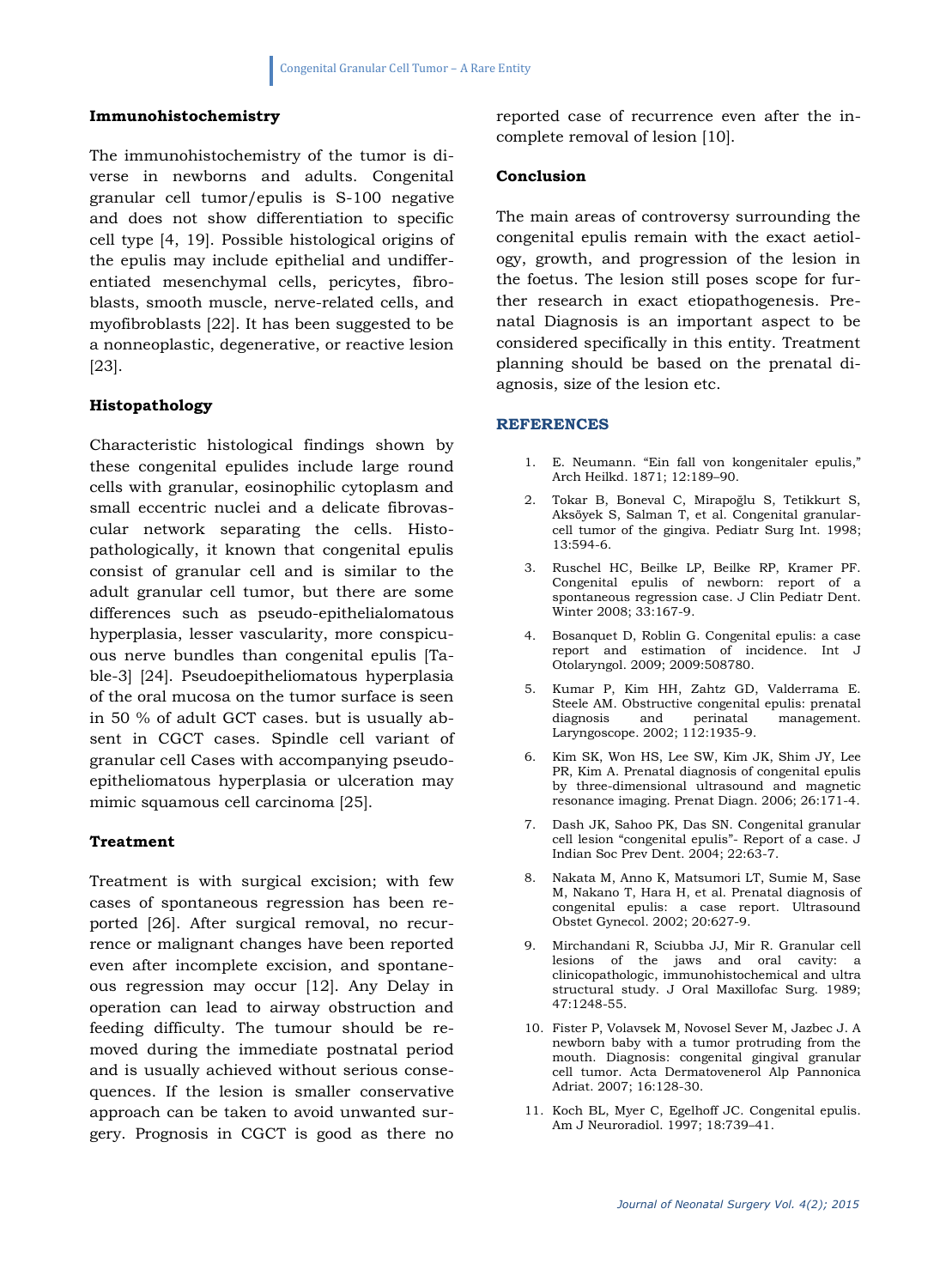- 12. Kershisnik M, Batsakis JG, Mackay B. Granular cell tumors. Ann Otol Rhinol Laryngol 1994; 103:416–9.
- 13. Wittebole A, Bayet B, Veyckemans F, Gosseye S, Vanwijck R. Congenital epulis of the newborn. Acta Chir Belg. 2003;103:235-7.
- 14. Jenkins HR. Spontaneous regression of congenital epulis of the newborn. Arch Dis Child. 1989; 64: 145-7.
- 15. Rainey JB, Smith IJ. Congenital epulis of the newborn. J Pediatr Surg. 1972: 19: 305-6
- 16. Song WS, Kim JW, Kim YG, Ryu DM. A case report of congenital epulis in the fetus. J Oral Maxillofac Surg. 2005; 63:135-7.
- 17. Kusukawa J, Kuhara S, Koga C, Inoue T. Congenital granular cell tumor (congenital epulis) in the fetus: a case report. J Oral Maxillofac Surg. 1997; 55:1356-9.
- 18. Leocata P, Bifaretti G, Saltarelli S, Corbacelli A, Ventura L. Congenital (granular cell) epulis of the newborn: a case report with immunohistochemical study on the histogenesis. Ann Saudi Med. 1999; 19:527–9.
- 19. Vered M, Dobriyan A, Buchner A. Congenital granular cell epulis presents an immunohistochemical profile that distinguishes it from the granular cell tumor of the adult. Virchows Arch. 2009; 454:303-10.
- 20. Godra A, D'Cruz CA, Labat MF, Isaacson G. Pathologic quiz case: a newborn with a midline buccal mucosa mass. Congenital gingival granular cell tumor (congenital epulis). Arch Pathol Lab Med. 2004 May; 128:585-6.
- 21. JM Su, JM Wang, WZ Gu, Congenital granular cell tumour in a newborn: a case report and literature review in China. HK J Paediatr 2010; 15:165-9.
- 22. Damm DD, Cibull ML, Geissler RH, Neville BW, Bowden CM, Lehmann JE. Investigation into histogenesis of congenital epulis of the newborn. Oral Surg Oral Med Oral Pathol. 1993; 76:205-12.
- 23. Roher MD, Young SK. Congenital epulis (gingival granular cell tumor): ultra structural evidence of origin from pericytes. Oral Surg Oral Med Oral Pathol. 1982; 53-6.
- 24. Kannan SK, Rajesh R. Congenital epulis congenital granular cell lesion: a case report. J Indian Soc Pedod Prev Dent. 2006; 24:104-6.
- 25. Regezi JA, Sciubba JJ, Jordan RCK. Oral pathology: clinical pathologic correlations. 5th ed., St. Louis, Elsevier Saunders, 2008: 168-70.
- 26. Sakai VT, Oliveira TM, Silva TC, Moretti AB, Santos CF, Machado MA. Complete spontaneous regression of congenital epulis in a baby by 8 months of age. Int J Paediatr Dent. 2007; 17:309- 12.
- 27. Charrier JB, Droulle P, Vignaud JM, Chassagne JF, Stricker M. Obstructive congenital gingival granular cell tumor. Ann Otol Rhinol Laryngol. 2003; 112:388-91.
- 28. Adeyemi BF, Oluwasola AO, Adisa AO. Congenital epulis. Indian J Dent Res 2010; 21:292-4.
- 29. Hasanov A, Musayev J, Onal B, Rahımov C, Farzaliyev I. Gingival granular cell tumor of the newborn: a case report and review of literature. Turk Patoloji Derg.2011; 27:161-3.
- 30. Pellicano M, Zullo F, Catizone C, Guida F, Catizone F, Nappi C. Prenatal diagnosis of congenital granular cell epulis. Ultrasound Obstet Gynecol. 1998; 11:144–6.
- 31. Pinto JGS, Gassen HT, Piazza JL, Hernandez PAG, Isolan TMP, Silva Jr AN. A rare case of congenital epulis of the newborn with multiple lesions. Rev. odonto ciênc. 2008; 23:403-6.
- 32. Sigdel B, Baidya R, Shrestha P, Shrestha S. Congenital granular cell epulis: a rare diagnosis. J Path Nepal. 2011; 1:69-72.
- 33. Olson JL, Marcus JR, Zuker RM. Congenital Epulis. J Craniofac Surg. 2005;16:161-4.
- 34. Childers EL, Fanburg-Smith JC. Congenital epulis of the newborn: 10 new cases of a rare oral tumor. Ann Diagn Pathol. 2011; 15:157--61.
- 35. Tellado MG, Míguez JM, Gallart TM, Rey JL, Montero M, Pineiro EP, et al. Tumor gingival benigno de células granulares en el recién nacido: epulis congénito. An Esp Pediatr. 1996; 45:519- 21.
- 36. Abo-Hager EA, Khater DS, Ahmed MM. Exploration of the Histogenesis of Congenital Granular Cell Epulis: An Immunohistochemical Study. J Egyptian Nat Cancer Inst. 2009; 21: 77- 83.
- 37. Rehman MU, Khanani MF, Beckdache G, Durrani NUR, Jamil A, Rehmani A, et al. Congenital epulis. J Coll Physicians Surg Pakistan. 2012; 22: 56-7.
- 38. Lapid O, Shaco-Levy R, Krieger Y, Kachko L, Sagi A. Congenital epulis. Pediatrics 2001;107 (2):E22.
- 39. Dhingra M, Pantola C, Agarwal A. Congenital granular cell tumor of the alveolar ridge. Indian J Pathol Microbiol 2010; 53:327-8.
- 40. Okina T, Esaki K, Nagata A, Kusukawa J, Koga C, Nagao Y, et al. Congenital epulis: an electron microscopic observations of two cases. Kurume Med J. 1990; 37:293-9.
- 41. Anderson PJ, Kirkland P, Schafler K, Moss AL. Congenital gingival granular cell tumour. J R Soc Med. 1996;89:53P-4P.
- 42. Dzieniecka M, Komorowska A, Grzelak-Krzymianowska A, Kulig A. Multiple congenital epuli (congenital granular cell tumours) in the newborn: a case report and review of literature. Pol J Pathol. 2011; 62:69-71.
- 43. Kayiran SM, Buyukunal C, Ince U, Gürakan B. Congenital epulis of the tongue: A case report and review of the literature. JRSM Short Rep. 2011; 2:62.
- 44. Prigkos AC, Nikolakis MD, Kyriakopoulos VF, Tosios KI. Spindle cell epulis in an 8-month-old child: a histologic variant of congenital granular cell epulis? Head Neck Pathol. 2012;6:467-70.
- 45. Inan M, Yalçin O, Pul M. Congenital fibrous epulis in the infant. Yonsei Med J. 2002; 43:675-7.
- 46. Filie AC, Lage JM, Azumi N. Immunoreactivity of S100 protein, alpha-1-antitrypsin, and CD68 in